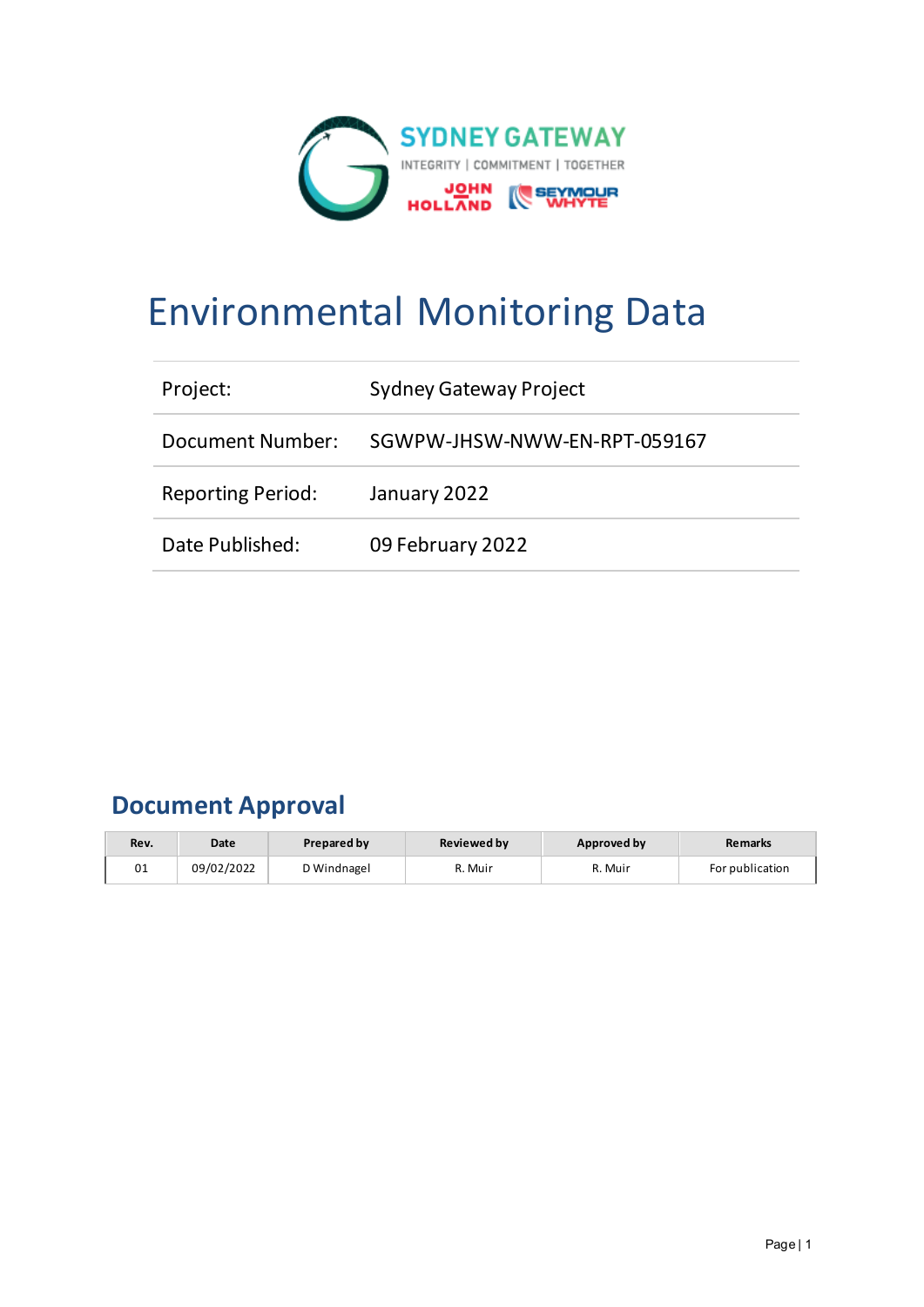#### **Project Summary**

The Sydney Gateway Road Project ('the Project') is a new direct high-capacity road connection linking the Sydney motorway network at St Peters interchange, where the M4 and M8 motorways meet, with Sydney Airport's domestic and international terminals and the Port Botany Precinct. John Holland Seymour Whyte have been contracted by Transport for New South Wales to design and construct the works for the Sydney Gateway Road Project. Figure 1 provides an overview of the Project.



**Figure 1: Project Overview**

#### **Environmental Protection Licence and Reporting Requirements**

John Holland Pty Ltd obtained the Environment Protection Licence (EPL No. 21524) from the NSW Environment Protection Authority for the Project on behalf of the John Holland Seymour (JHSW) Joint Venture. The licence is for construction works relating Scheduled Activities as defined under Schedule 1 of the *Protection of the Environment Operations Act*, 1997 (POEO Act).

The licence describes monitoring and reporting requirements for the Works. The following report details environmental monitoring undertaken during this reporting month conducted in accordance with the EPL.

The EPL can be found by following the link below to the EPA's website: ViewPOEOLicence.aspx [\(nsw.gov.au\)](https://app.epa.nsw.gov.au/prpoeoapp/ViewPOEOLicence.aspx?DOCID=232143&SYSUID=1&LICID=21524)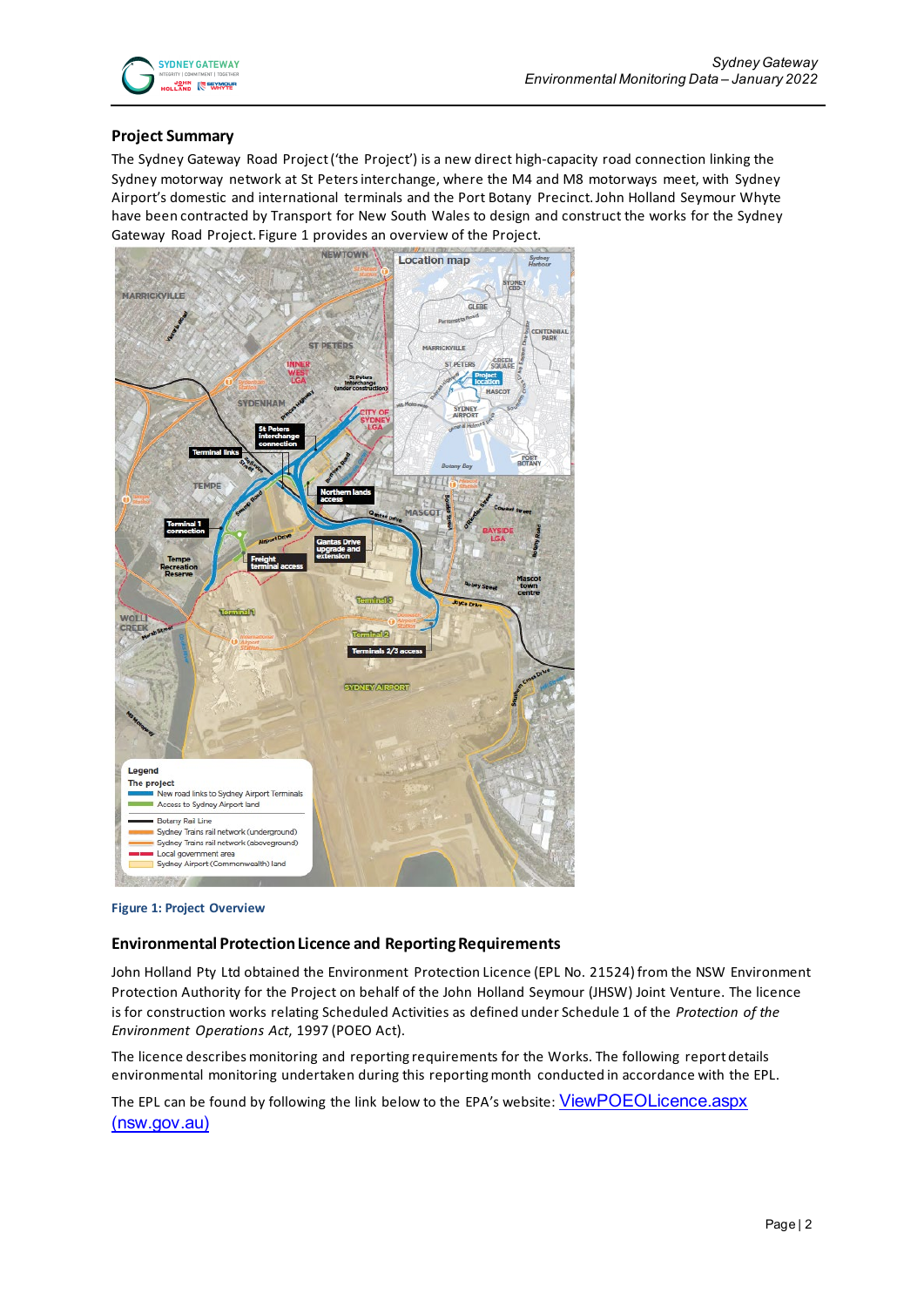#### **Noise and Vibration Monitoring**

Noise and vibration monitoring was undertaken during this reporting period. Table 1 contains the vibration monitoring results, and Table 2 contains the noise monitoring results.

Vibration monitoring results were recorded below the adopted structural damage criteria and therefore are considered compliant with the EPL.

No noise monitoring was undertaken for works occurring on EPL premised land in January 2022.

#### **Discharge Water Quality Monitoring**

No offsite discharge occurred during the January 2022 monitoring period.

#### **Landfill Gas and Gas Accumulation Monitoring**

Landfill gas and gas accumulation monitoring was undertaken during the January 2022 monitoring period. Results are summarised in Table 4 below.

Methane was recorded below the adopted criteria in all monitoring wells outside the landfill. Sample locations GW9A and GW14 recorded methane levels consistent with historic results, both GW9A and GW14 are located within the landfill.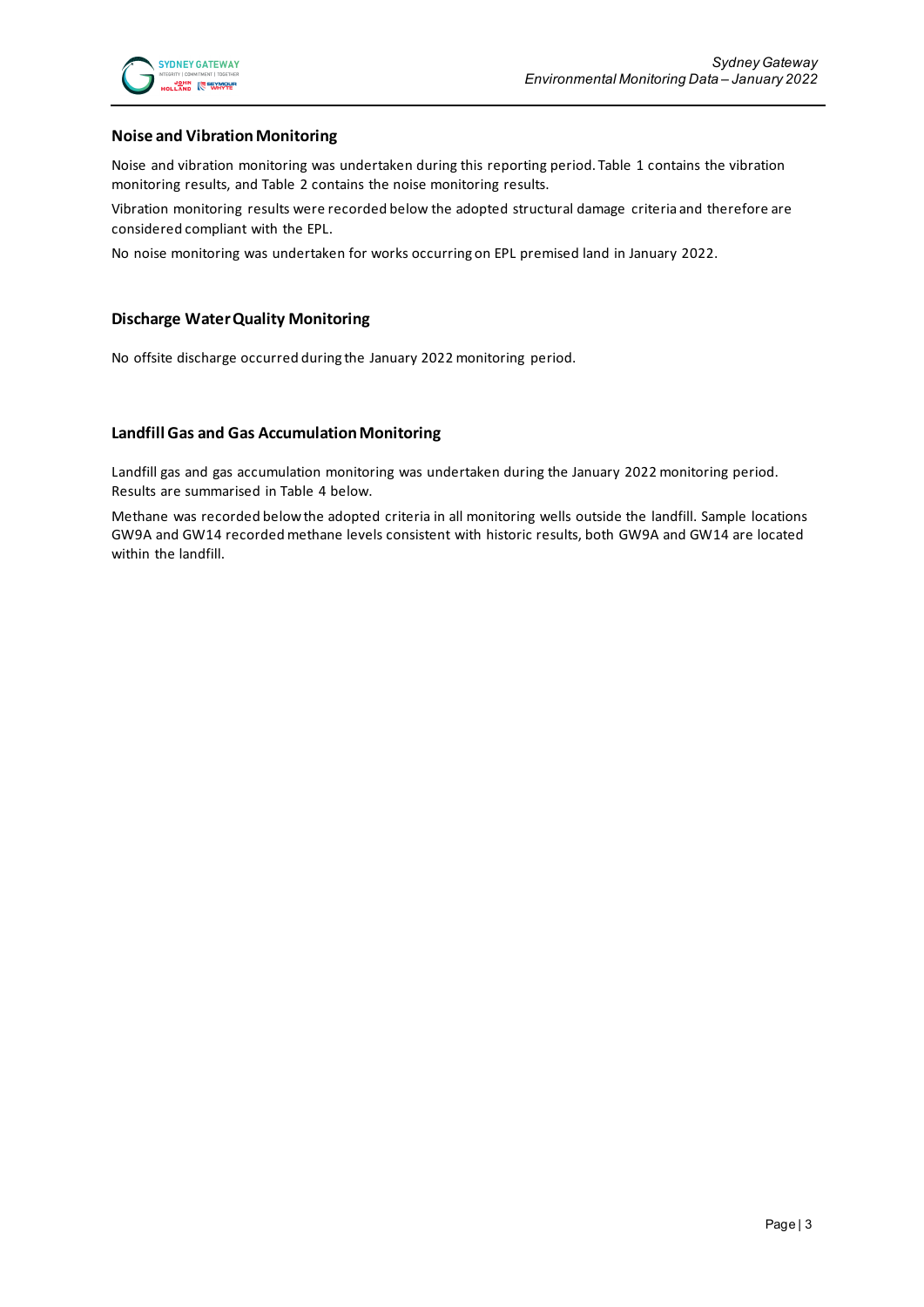

### Table 1: Vibration Monitoring Data.

| <b>Monitoring location</b>                          | <b>Monitoring</b><br>Date | Attended or<br><b>Continuous</b><br><b>Monitoring</b> | <b>Measured VDV</b><br>(m/s <sup>1.75</sup> ) | <b>VDV Target</b><br>(m/s <sup>1.75</sup> ) | <b>VDV</b><br>Compliant | <b>Measured</b><br>PPV (mm/s) | <b>PPV Target</b><br>(mm/s) | <b>PPV</b><br>Compliant |
|-----------------------------------------------------|---------------------------|-------------------------------------------------------|-----------------------------------------------|---------------------------------------------|-------------------------|-------------------------------|-----------------------------|-------------------------|
| SB51 piling pad, Desal Pipeline<br>(Bentonite wall) | 11/01/22                  | Continuous                                            | <b>NA</b>                                     | <b>NA</b>                                   | <b>NA</b>               | 3.5                           | 20                          | Yes                     |
| SB51 piling pad, Desal Pipeline<br>(Bentonite wall) | $20/01/22 -$<br>23/01/22  | Continuous                                            | <b>NA</b>                                     | <b>NA</b>                                   | <b>NA</b>               | 4.85                          | 20                          | Yes                     |
| Adjacent to ATL, Desal Pipeline                     | $13/01/22 -$<br>14/01/22  | Continuous                                            | <b>NA</b>                                     | <b>NA</b>                                   | <b>NA</b>               | 9.24                          | 20                          | Yes                     |
| Adjacent to ATL, Desal Pipeline                     | $17/01/22 -$<br>18/01/22  | Continuous                                            | <b>NA</b>                                     | <b>NA</b>                                   | <b>NA</b>               | 8.96                          | 20                          | Yes                     |
| Adjacent to ATL, Desal Pipeline                     | $20/01/22 -$<br>22/01/22  | Continuous                                            | <b>NA</b>                                     | <b>NA</b>                                   | <b>NA</b>               | 10.74                         | 20                          | <b>Yes</b>              |
| Adjacent to ATL, Desal Pipeline                     | 25/01/22                  | Continuous                                            | <b>NA</b>                                     | <b>NA</b>                                   | <b>NA</b>               | 3.98                          | 20                          | Yes                     |
| Adjacent to ATL, Desal Pipeline                     | 28/01/22                  | Continuous                                            | <b>NA</b>                                     | <b>NA</b>                                   | <b>NA</b>               | 3.17                          | 20                          | Yes                     |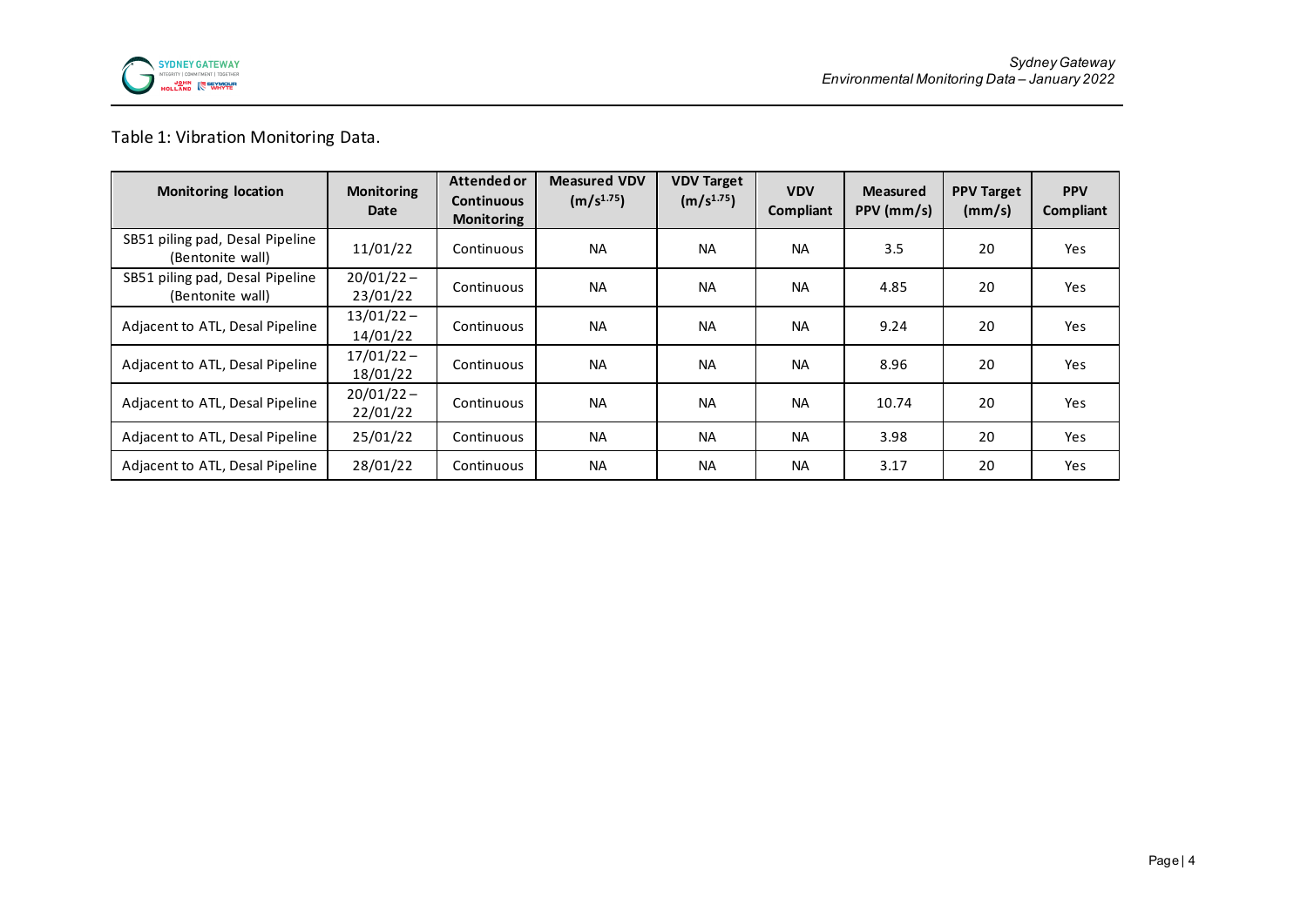

## Table 2: Noise Monitoring Data

| <b>Monitoring Location (Noise-</b> | <b>Monitoring</b> | Attended or       | Parameter                | <b>Measured</b> | Goals                    | Comments |
|------------------------------------|-------------------|-------------------|--------------------------|-----------------|--------------------------|----------|
| Catchment Area, Street,            | Date              | Continuous        |                          | <b>Value</b>    | <b>Targets</b>           |          |
| Suburb)                            |                   | <b>Monitoring</b> |                          | dB(A)           | dB(A)                    |          |
| Nil                                |                   |                   | $\overline{\phantom{0}}$ |                 | $\overline{\phantom{a}}$ |          |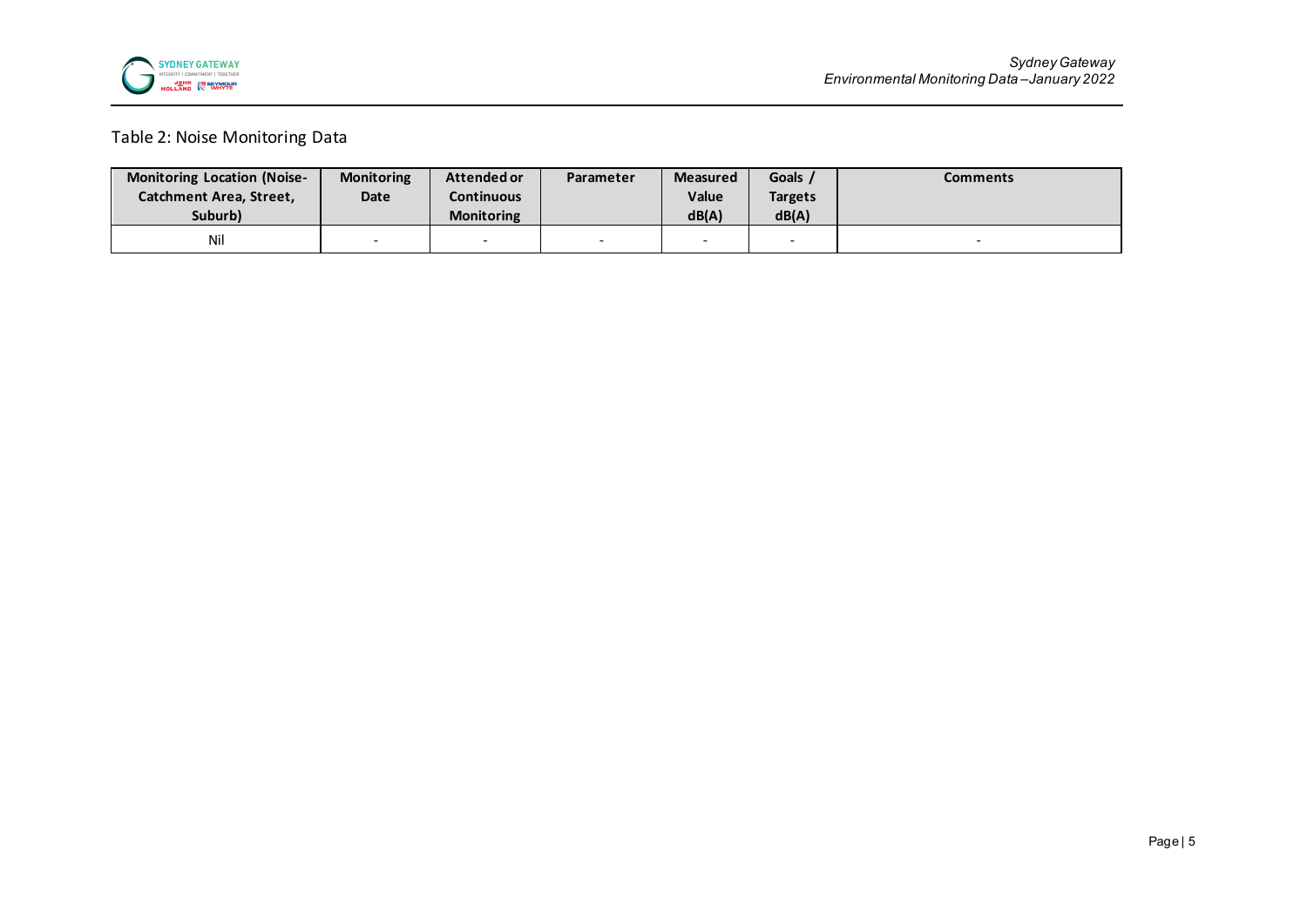

# Table 3: Discharge Monitoring Data

No discharge data to display.